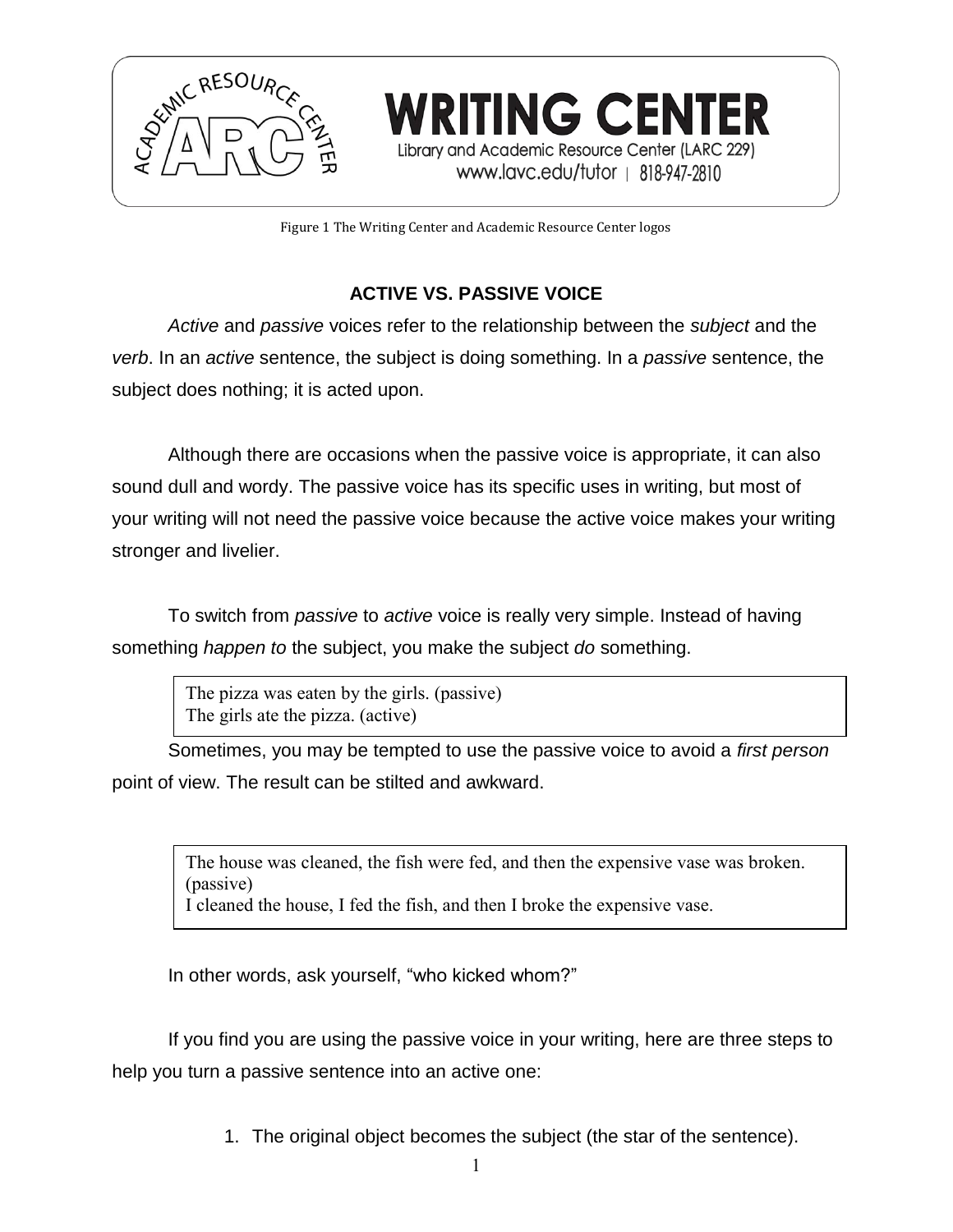- 2. The *to be* form + *-en* or -*ed* ending is removed from the active verb (was + eaten, was played).
- 3. The original subject becomes the direct object (the person or thing on which the subject acts).

This is much easier than it sounds. Let's turn a passive sentence into an active sentence.

*Passive*: The cookie *was given* to John.

In this sentence, *cookie* is the subject, *was given* is the *verb*, and *John* is the *indirect object*. To make this sentence *active,* we need to turn the *object*, John, into the *subject*.

John *ate* the cookie. (*Active*)

*The cookie* is a direct object because it is the thing being acted upon by the subject, *John.* He is eating the *cookie*.

There are certain times when it is appropriate to use the *passive* voice. The first is when you do not *need* to know who did something, or when we *don't know* who did it.

My car was stolen yesterday. (passive) Someone stole my car yesterday. (active)

You can also use the *Passive* voice in incidents of tragedy, accident or violence.

She was kidnapped. (passive) Someone kidnapped her. (active)

## **Exercise:**

#### **Change the following sentences to the active voice.**

- 1. A candidate will be elected as mayor by the public next year.
- 2. A batch of cookies was made by my son this morning.
- 3. The subway fare will be raised to \$1.50 next week by the city.